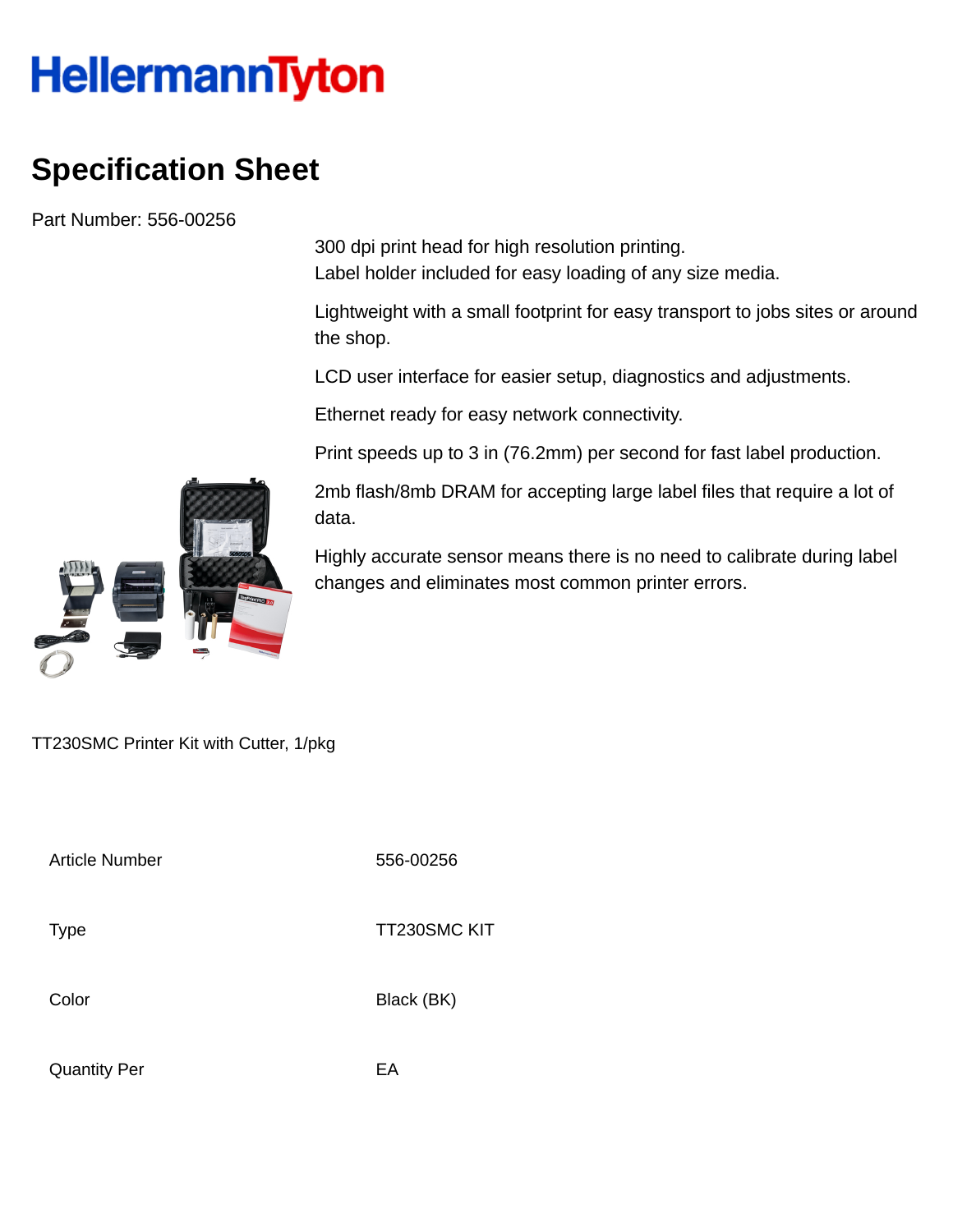| <b>Product Description</b> | HellermannTyton's TT230 Series thermal transfer printers are<br>designed for low- to medium-volume printing of thermal transfer<br>labels and ShrinkTrak. They deliver optimal performance not found in<br>other small desktop printers. This lightweight printer offers high<br>speed, precision and flexible printing with the ability to print on most<br>HellermannTyton labels and ShrinkTrak. Used in conjunction with<br>TagPrint Pro, the printers offer error-free printing and seamless<br>operation. Each kit contains one TT230SMC printer (556-00240), a<br>carrying case (556-00231), one black and one white ribbon<br>(TT822OUTSM) and (556-00190), label holder (556-00235) and<br>TagPrint Pro 4.0 software (556-00035). |
|----------------------------|--------------------------------------------------------------------------------------------------------------------------------------------------------------------------------------------------------------------------------------------------------------------------------------------------------------------------------------------------------------------------------------------------------------------------------------------------------------------------------------------------------------------------------------------------------------------------------------------------------------------------------------------------------------------------------------------------------------------------------------------|
| <b>Short Description</b>   | TT230SMC Printer Kit with Cutter, 1/pkg                                                                                                                                                                                                                                                                                                                                                                                                                                                                                                                                                                                                                                                                                                    |
| <b>Global Part Name</b>    | TT230SMC KIT-PL-BK                                                                                                                                                                                                                                                                                                                                                                                                                                                                                                                                                                                                                                                                                                                         |
| Contents of pkg/kit        | One TT230SMC printer with cutter, label caddy, TagPrint® Pro label<br>design software, black ribbon, white ribbon, and a high-quality<br>hard-shell carrying case.                                                                                                                                                                                                                                                                                                                                                                                                                                                                                                                                                                         |
|                            |                                                                                                                                                                                                                                                                                                                                                                                                                                                                                                                                                                                                                                                                                                                                            |
| Length L (Imperial)        | 11.75                                                                                                                                                                                                                                                                                                                                                                                                                                                                                                                                                                                                                                                                                                                                      |
| Length L (Metric)          | 298.5                                                                                                                                                                                                                                                                                                                                                                                                                                                                                                                                                                                                                                                                                                                                      |
| Width W (Imperial)         | 7.95                                                                                                                                                                                                                                                                                                                                                                                                                                                                                                                                                                                                                                                                                                                                       |
| Width W (Metric)           | 202                                                                                                                                                                                                                                                                                                                                                                                                                                                                                                                                                                                                                                                                                                                                        |
| Height H (Imperial)        | 13.5                                                                                                                                                                                                                                                                                                                                                                                                                                                                                                                                                                                                                                                                                                                                       |
| Height H (Metric)          | 342.9                                                                                                                                                                                                                                                                                                                                                                                                                                                                                                                                                                                                                                                                                                                                      |